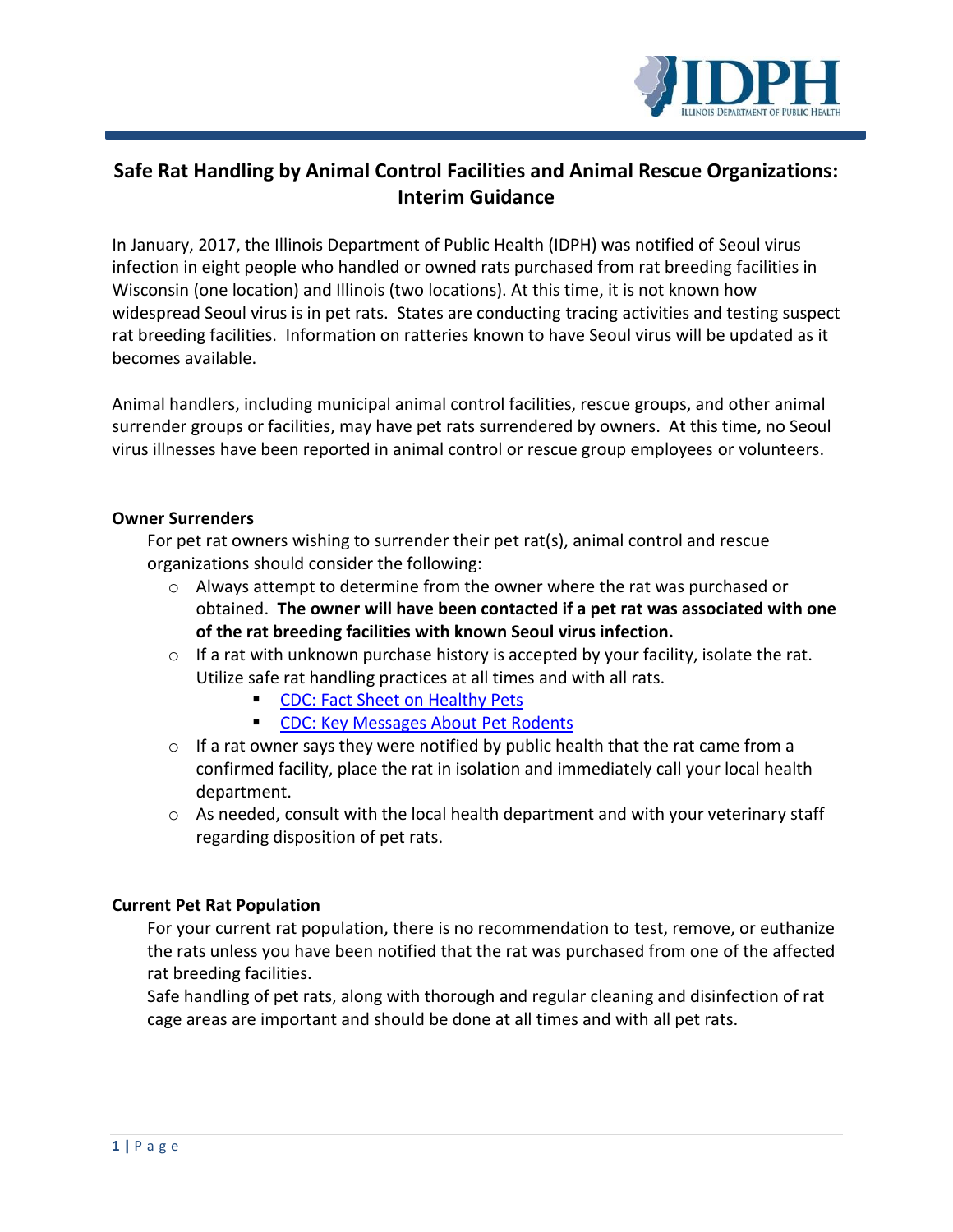

### **Transmission of Seoul virus**

The Seoul virus is not transmitted person to person. As with other diseases carried by rodents, Seoul virus is transmitted to people from direct contact with rat urine or feces, contaminated materials like bedding, and possibly by aerosolized feces, urine, or saliva. It can also be transmitted through a bite from an infected rat.

#### **Symptoms of Seoul virus in rats**

Infected rats will not show any symptoms of illness. However, you should routinely Monitor the health and behavior of pet rats in your facility and contact a veterinarian if a rat seems ill.

#### **Symptoms of Seoul Virus in Humans**

In people, symptoms may include fever, severe headache, back and abdominal pain, chills, blurred vision, redness of the eyes, or rash. In severe cases, infection can also lead to acute renal disease. However, not all people infected with the virus experience symptoms.

People who work with rats and have symptoms should contact their health care provider; it is important to inform your health care provider that you have had contact with pet rats.

#### **Safe handling of pet rats**

Rats can carry and transmit many different diseases if not safely handled and maintained. Safe handling of pet rats is urged **at all times**.

The Centers for Disease Control and Prevention (CDC) guidance on how to avoid becoming ill with diseases carried by rats includes the following:

- o Wash hands thoroughly with soap and water after handling rats or areas where rats have been.
- o Keep rats and their cages out of kitchens or other areas where food is served.
- o Do not eat, drink or smoke while tending to rodents.
- o Clean pet cages, bedding, toys, feed or water containers away from areas where food is served or people may bathe.
- o Use gloves and a face mask for cleaning.
- $\circ$  Avoid creating dust from fecal materials by wetting down bedding and disinfecting it.
- $\circ$  Do not sweep or vacuum rodent urine, droppings, or nests as this sends particles into the air.
- o Cover cuts and scratches before handling the rat.
- o Don't snuggle or kiss rats or touch your mouth after handling rats.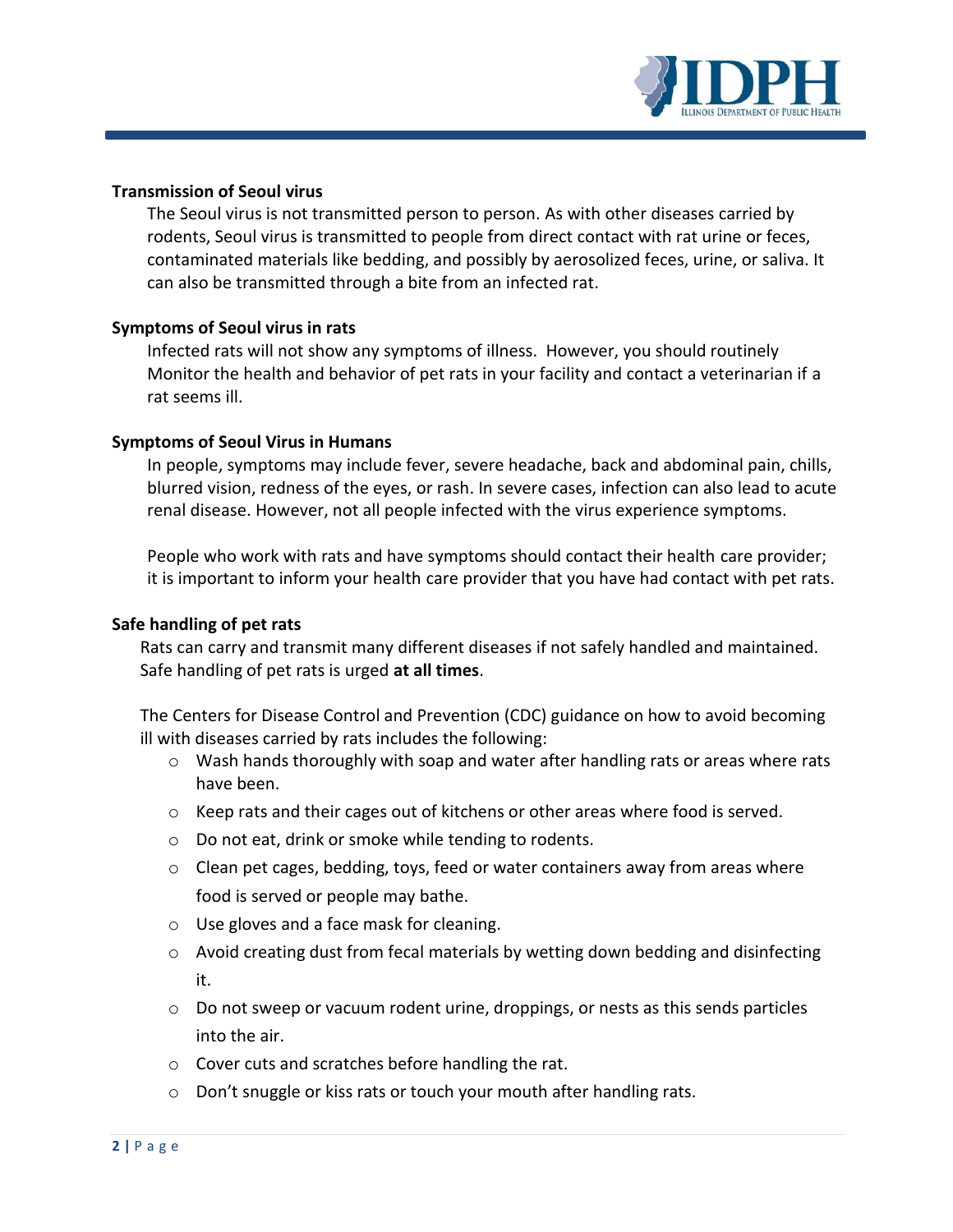

- o Avoid bites from rats.
	- **Provide training to all staff and volunteers who interact with rats on how to** avoid bites.
	- Customers/visitors who handle rats in your facility should be monitored while holding the rat. Provide instructions on how to avoid bites prior to handling rats, as well as other safe rat handling practices.
- o Ensure all new owners who adopt or purchase a rat from your facility or group are aware of safe handling practices for rat owners.
- o Please note that the Centers for Disease Control and Prevention (CDC) does not recommend pet rodents for families with children five years old or younger, pregnant women, or people with weakened immune systems because these groups are at greater risk for serious illness.

The CDC provides excellent guidance, available at the following links:

- [CDC: Fact Sheet on Healthy Pets](https://www.cdc.gov/healthypets/resources/pet-rodents-8x11-508.pdf)
- [CDC: Key Messages About Pet Rodents](https://www.cdc.gov/healthypets/pets/small-mammals/petrodents.html)
- **[CDC: Small Mammals](https://www.cdc.gov/healthypets/pets/small-mammals/)**

## **Cleaning and Disinfection of rat cages and areas near rat cages**

- o Keep cages and surrounding areas clean. After cleaning rat cages, disinfect the cage and items in the cage.
	- A bleach solution can be used for disinfecting the cage. The recommended concentration of bleach solution is one part bleach to 10 parts water.
	- If using a commercial disinfectant, following the manufacturer's instructions on the label for dilution and disinfection time.
- o Dispose of rat bedding without stirring up dust created by sweeping or vacuuming droppings, urine, or nesting materials; soak bedding with disinfectant for five minutes before removing to help decrease dust particles.
- o Wear rubber, latex, or vinyl gloves when cleaning up urine and droppings. Always thoroughly wash your hands with soap and water after removing your gloves.
- o **Remember to clean and disinfect the cage and area around the rat cage.**
	- **Mop floors and clean countertops with disinfectant or bleach solution.**
	- Routinely steam clean or shampoo upholstered furniture, carpeted areas, or rugs if the rat is allowed to be on them, and consider discontinuing this practice.